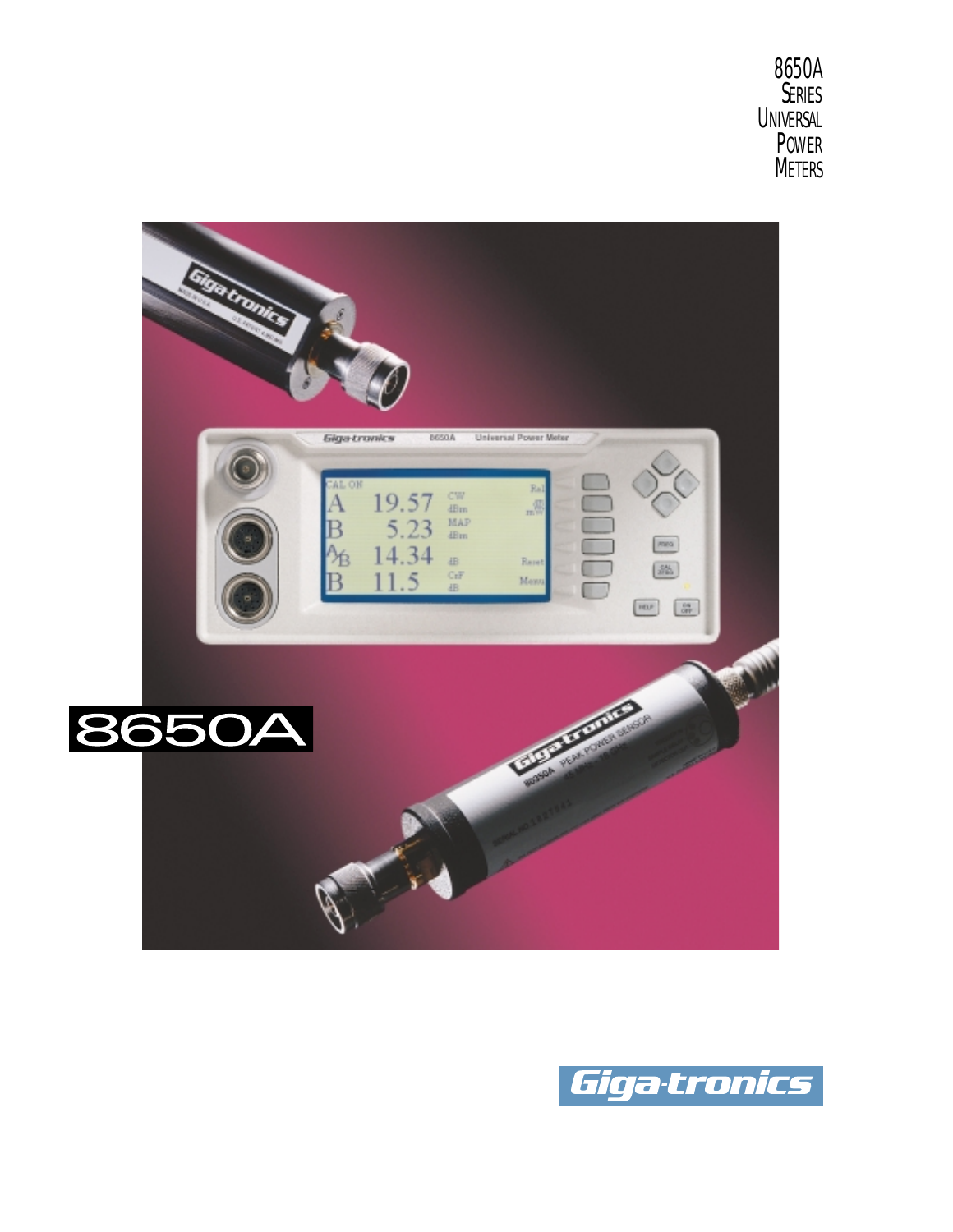# **8650A SERIES UNIVERSAL POWER METERS**

## The Capabilities to Test Today's Sophisticated Communications Systems

The Giga-tronics 8650A Series Universal Power Meters have the extensive measurement capabilities and unique features required to test today's sophisticated communications systems faster and more accurately.

### **TDMA**

The 8650A can automatically measure the average power of pulse modulated signals or pulse signals that are ampli-



tude modulated during the pulse 'on' period — such as TDMA signals.

Using the exclusive Burst Average Power mode (BAP), the average power reading in the pulse burst is automatically measured between the 3 dB points. Therefore, the duty cycle can change in time without affecting the accuracy of the meter reading. This method eliminates the need to manually set time gating, which can add errors if the gate is not set accurately.

### **GSM**

The Time Gating feature of the 8650A lets you program



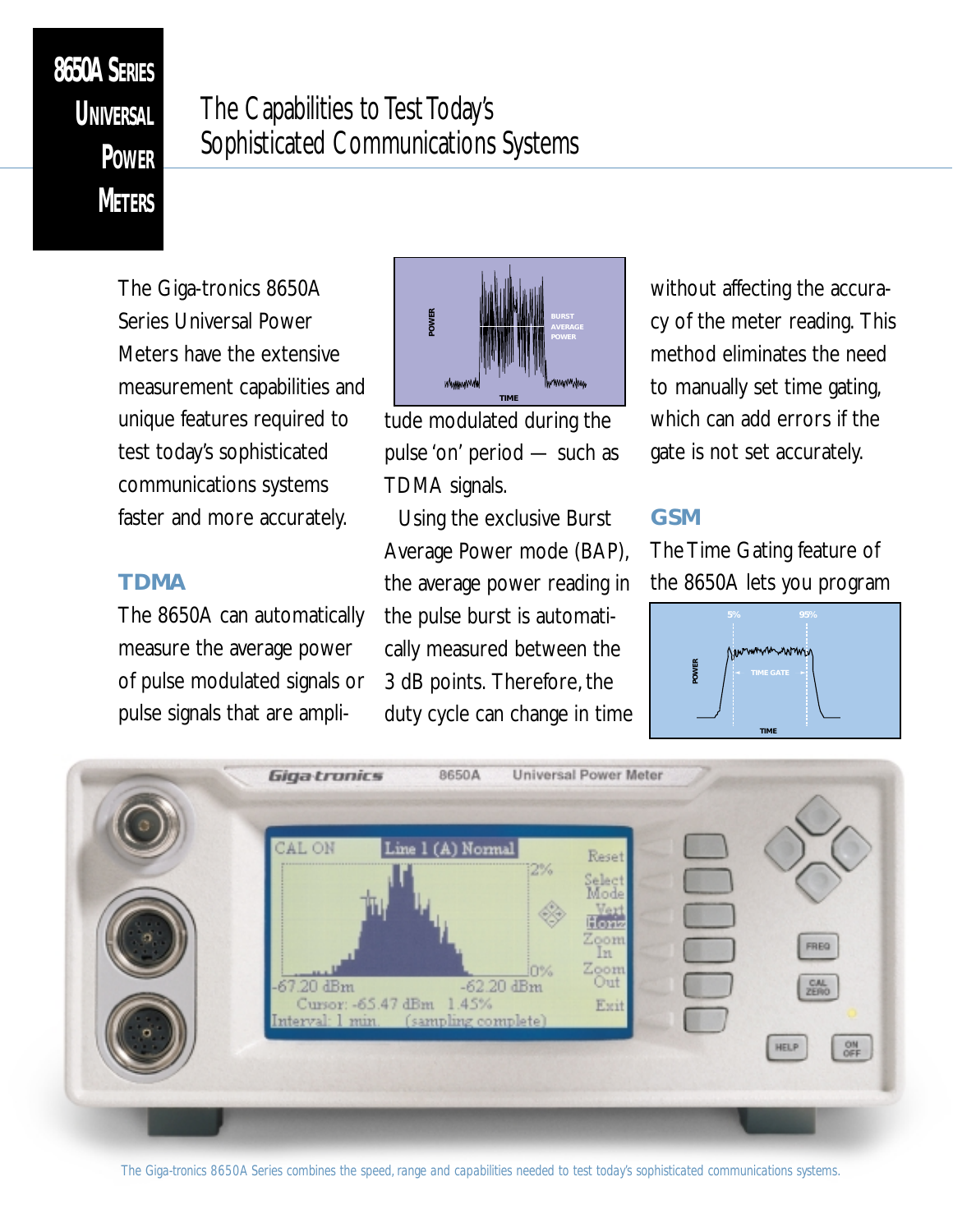a measurement start time and duration to measure the average power during a specific time period of a GSM burst signal. The graphic display provides visual feedback if you prefer to set the gate manually. And, of course, there is the ability to use the TTL signal for automatically setting the time gate control.

### **CDMA**

The 8650A has the wide, 80 dB single sensor dynamic range required for CDMA signal open-loop tests, the speed you need to quickly measure power during closed-loop tests, and the 10 MHz bandwidth needed to test third-generation CDMA signals.



### **INSTANTANEOUS PEAK POWER**

You can also measure the instantaneous peak power level of a pulse modulated signal with the 8650A.



A built-in delay line lets you trigger a few nanoseconds ahead of the pulse for rising edge measurements. While a built-in time base gives you sample delay control up to 100 ms after the trigger point with 0.5 ns resolution. And you can view the profile and see the exact measurement point on the pulse.

## **MAXIMUM PEAK POWER**

The peak hold feature of the

### **Giga-tronics 8650A Features and Specifications**

| GPIB CW Measurement Speed (rdgs/s)             |                 |
|------------------------------------------------|-----------------|
| Normal Mode                                    | >300            |
| Swift Mode                                     | >1,750          |
| <b>Fast Buffered Mode</b>                      | >26,000         |
| GPIB Modulated Measurement Speed (rdgs/s)      |                 |
| Normal Mode                                    | >150            |
| Swift Mode                                     | > 800           |
| <b>Fast Modulated Mode</b>                     | > 800           |
| <b>Asynchronous Sample Rate</b>                | $2.5 - 5$ MHz   |
| Maximum Diode Sensor Video Bandwidth           | 20 MHz          |
| Maximum Instrument Video Bandwidth             | <b>10 MHz</b>   |
| Maximum Single Sensor CW Dynamic Range         | 90 dB           |
| Maximum Single Sensor Modulation Dynamic Range |                 |
| <b>TDMA/GSM</b>                                | $60 - 80$ dB    |
| <b>CDMA (IS-95)</b>                            | $80 \text{ dB}$ |
| Wideband CDMA (10 MHz bandwidth)               | 80 dB           |
| Maximum Peak Power Sensor Rise Time            | $100$ ns        |
| Automatic Time Gate Setting                    | <b>Yes</b>      |
| Direct Crest Factor Measurement                | <b>Yes</b>      |
|                                                |                 |

8650A lets you display the highest instantaneous power measured from the time the feature is enabled until it is reset.

The display value tracks the measured value only



when it is rising to a new maximum; when the measured value falls, the display value holds at the maximum.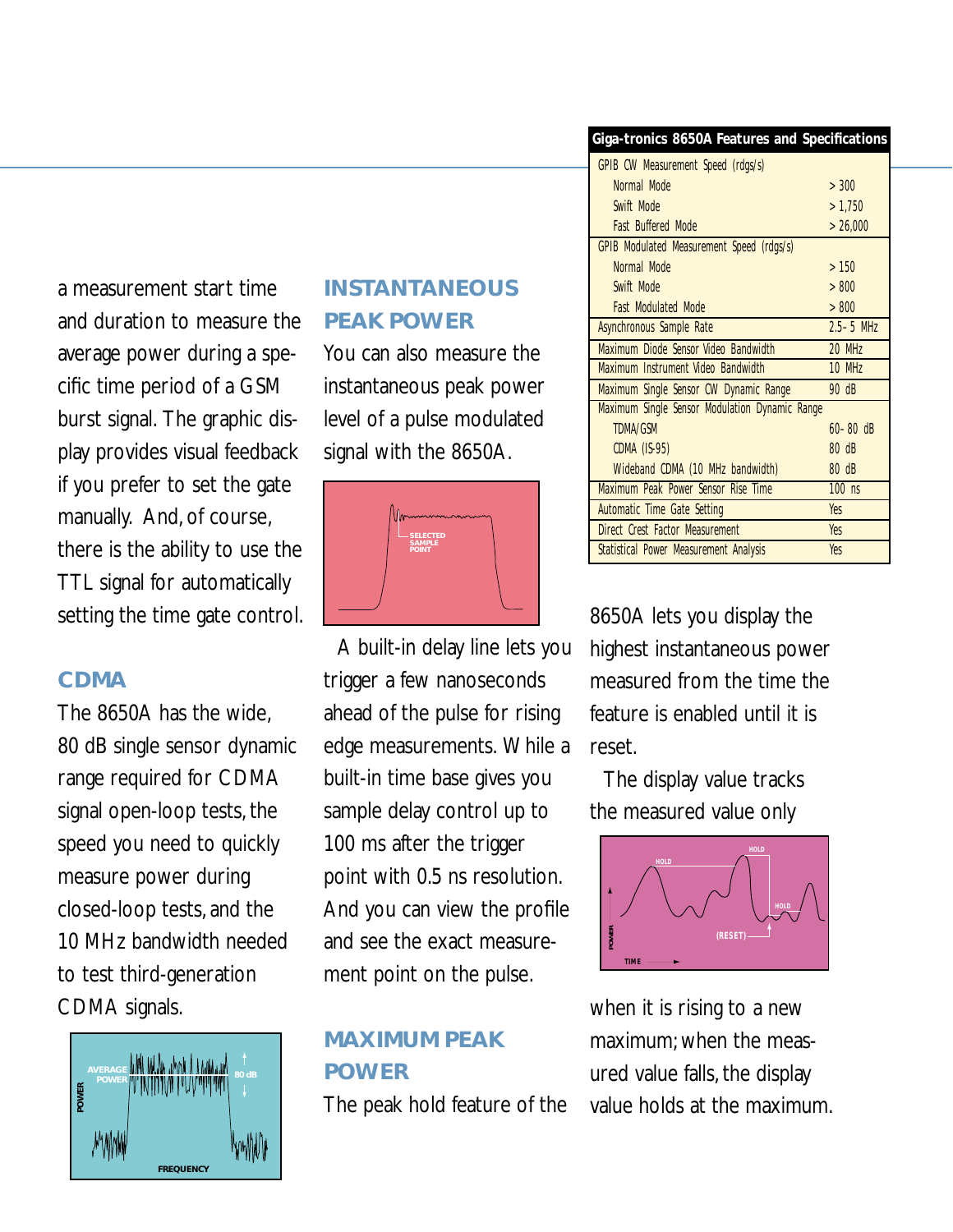

### **CREST FACTOR**

The crest factor capability of the 8650A displays the ratio of the maximum peak power (peak hold) measurement to the average power measurement (in dB) from the time the feature is enabled until it is reset.

The crest factor capability operates in the same manner as the peak hold capability: the display value holds at the maximum until it is reset.

## **INCREDIBLE SPEED AND STATISTICAL ANALYSIS**

No other meter delivers the measurement speed available from the 8650A.

Achieve over 1,750 readings per second over GPIB. exclusive fast buffered mode to further

Or use our

reduce processor overhead and capture over 26,000 readings per second.

Incredible speed for CW and modulated measurements results from an asynchronous

sampling rate of 2.5 to 5 MHz, that minimizes the aliasing effects of signals to produce faster average power measurements.

And the 8650A features a wide variety of statistical

power measurement analysis, to evaluate communications system efficiency.



**BURST START AND**

exclude the beginning or end of a burst when measuring the average burst power.



Masking the beginning or the end of a burst signal, in order to exclude overshoot or other distortions, can be desirable or even required for certain types of power measurements.

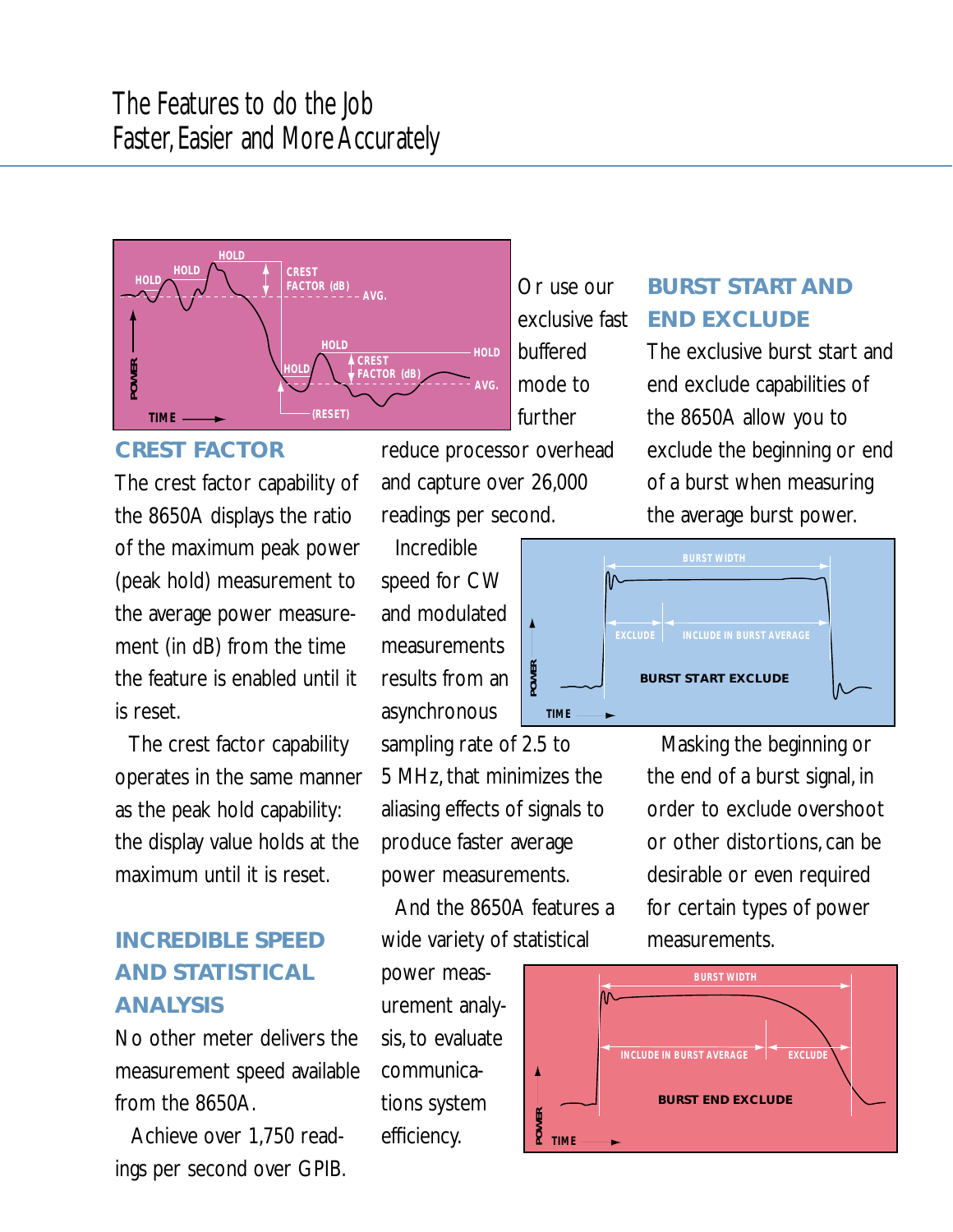## Unrivaled Accuracy and Built-In Calibration

Giga-tronics uses diode sensors exclusively to provide speed, range, capability and accuracy unavailable from any other power meter.

## **ACCURACY OVER A 90 dB RANGE**

Giga-tronics has solved the problem that limited the use of diode sensors to below –20 dBm — the 'square law' region — by utilizing a patented built-in power sweep calibration system.

The power sweep calibrator uses a 50 MHz amplitude controlled oscillator to step from  $-30$  to  $+20$  dBm in 1 dB increments. Each step is set using an internal thermistor — the standard for accuracy and traceability.

Giga-tronics gives you thermistor accuracy plus diode speed for measuring signals over a full 90 dB power range.

## **BUILT-IN FREQUENCY RESPONSE CALIBRATION**

Configuring the meter for measurements is easy with calibration factors programmed into the sensor.

When the measurement frequency is entered, the meter automatically applies the correct calibration factor from the sensor EEPROM. And the meter automatically

reads a new set of cal factors when a sensor is changed.

This avoids the chance of measurement error from using invalid calibration factors when you change sensors, or from forgetting to

### **Accuracy Audit**

**The Accuracy Audit table lists the significant uncertainties of an absolute power measurement. The accuracy of the 8650A combined with the 80301A sensor is compared to a typical thermocouple sensor/meter combination at +20 dBm, 0 dBm, and –30 dBm (the dynamic limit of the thermocouple sensor). The uncertainty comparison at –30 dBm illustrates the accuracy advantage of a wide dynamic sensor, even when the full 90 dB dynamic range is not utilized.**

| $+20$ dBm                             | 8650A         | <b>Typical</b>      |
|---------------------------------------|---------------|---------------------|
| Frequency = 1 GHz; Source             | with          | <b>Thermocouple</b> |
| Match = $1.5:1$                       | 80301A        | <b>Meter/Sensor</b> |
| <b>Instrumentation Uncertainty</b>    | $+5.2%$       | $+2.5\% -4.5\%$     |
| Sensor Power Linearity (>8 GHz)       | $±0\%$        | $+0\%$              |
| Calibrator Uncertainty                | ± 1.2%        | ± 1.2%              |
| Calibrator/Sensor Mismatch            | ± 0.28%       | ± 0.23%             |
| <b>Calibration Factor Uncertainty</b> | $+1.04%$      | $+1.6%$             |
| Zero Set                              | ± 0.00000005% | ± 0.00005%          |
| <b>Noise</b>                          | ± 0.00000005% | ± 0.0001%           |
| Mismatch (Sensor/Source)              | ± 2.25%       | ± 2.0%              |
| % Total Uncertainty                   | $+9.97%$      | $+7.53 - 9.53%$     |
| dB Total Uncertainty                  | $± 0.41$ dB   | $+0.316 - 0.4$ dB   |
|                                       |               |                     |
| $0$ d <sub>B</sub> m                  | 8650A         | <b>Typical</b>      |
| Frequency = 1 GHz; Source             | with          | Thermocouple        |
| Match = $1.5:1$                       | 80301A        | <b>Meter/Sensor</b> |
| <b>Instrumentation Uncertainty</b>    | $+0.5%$       | ± 0.5%              |
| Sensor Power Linearity (>8 GHz)       | $±0\%$        | $±0\%$              |
| Calibrator Uncertainty                | ± 1.2%        | ± 1.2%              |
| Calibrator/Sensor Mismatch            | ± 0.28%       | ± 0.23%             |
| <b>Calibration Factor Uncertainty</b> | $+1.04%$      | ± 1.6%              |
| Zero Set                              | ± 0.000005%   | ± 0.005%            |
| <b>Noise</b>                          | ± 0.000005%   | $+0.01%$            |
| Mismatch (Sensor/Source)              | $+2.25%$      | $+2.0%$             |
| % Total Uncertainty                   | ± 5.27%       | ± 5.54%             |
| dB Total Uncertainty                  | $± 0.22$ dB   | $± 0.23$ dB         |
|                                       |               |                     |
| $-30$ dBm                             | 8650A         | <b>Typical</b>      |
| Frequency = 1 GHz; Source             | with          | <b>Thermocouple</b> |
| $Match = 1.5:1$                       | 80301A        | <b>Meter/Sensor</b> |
| <b>Instrumentation Uncertainty</b>    | ± 0.925%      | ± 0.5%              |
| Sensor Power Linearity (>8 GHz)       | $+0\%$        | $± 0\%$             |
| <b>Calibrator Uncertainty</b>         | ± 1.2%        | ± 1.2%              |
| Calibrator/Sensor Mismatch            | ± 0.28%       | ± 0.23%             |
| <b>Calibration Factor Uncertainty</b> | ± 1.04%       | ± 1.6%              |
| Zero Set                              | ± 0.005%      | ± 5%                |
| <b>Noise</b>                          | ± 0.005%      | ±10%                |
| Mismatch (Sensor/Source)              | ± 2.25%       | ± 2.0%              |
| % Total Uncertainty                   | ± 5.71%       | ± 20.53%            |
| dB Total Uncertainty                  | $± 0.24$ dB   | $± 0.8$ dB          |
|                                       |               |                     |

enter new calibration factors. You not only avoid measurement errors; you also save yourself test time.

*An EEPROM in all Giga-tronics sensors automatically applies the correct cal factor, so you save time and avoid measurement errors.*

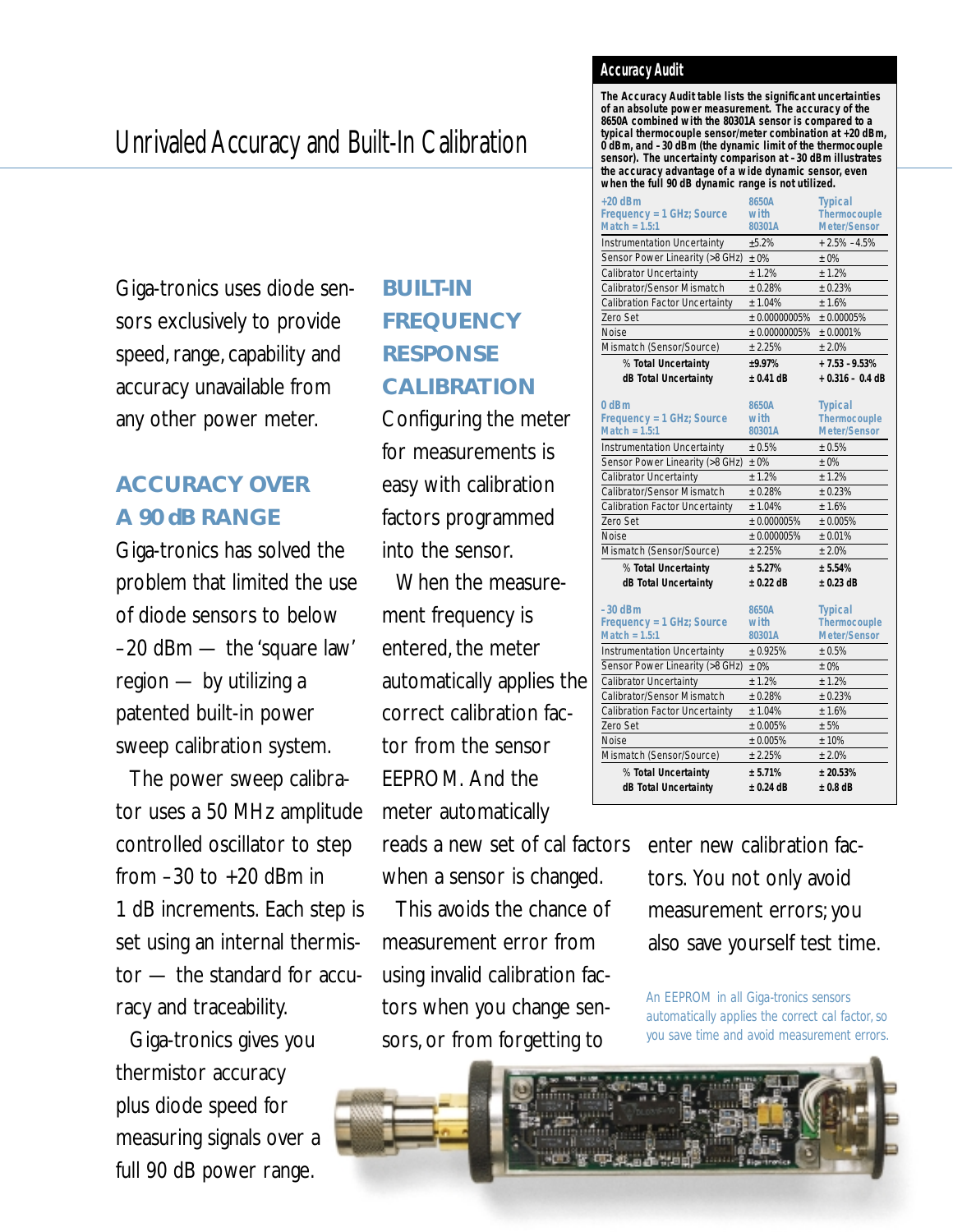**Giga-tronics power meter architecture provides for a broad choice of functional sensors. Just by changing a sensor, you can measure CW power, pulse power, and the peak and average power of TDMA, GSM and CDMA signals faster, more accurately, and over a wider range.**



## **THE FASTEST CW MEASUREMENTS**

Giga-tronics 80300A Series CW Power Sensors let you measure CW power from 10 MHz to 40 GHz at more than 1,750 readings per second over GPIB.

Measure up to 90 dB with a single sensor, and select from a variety of high power sensors, up to 50 W.

### **PULSE POWER MEASUREMENTS**

Attach a Giga-tronics 80350A Series Peak Power Sensor to an 8650A meter and directly measure the instantaneous peak power level of a pulse modulated signal.

Use the 'sample delay' function to set the desired measurement point on the waveform. And an external scope can be used to view the profile and see the exact measurement point on the pulse.

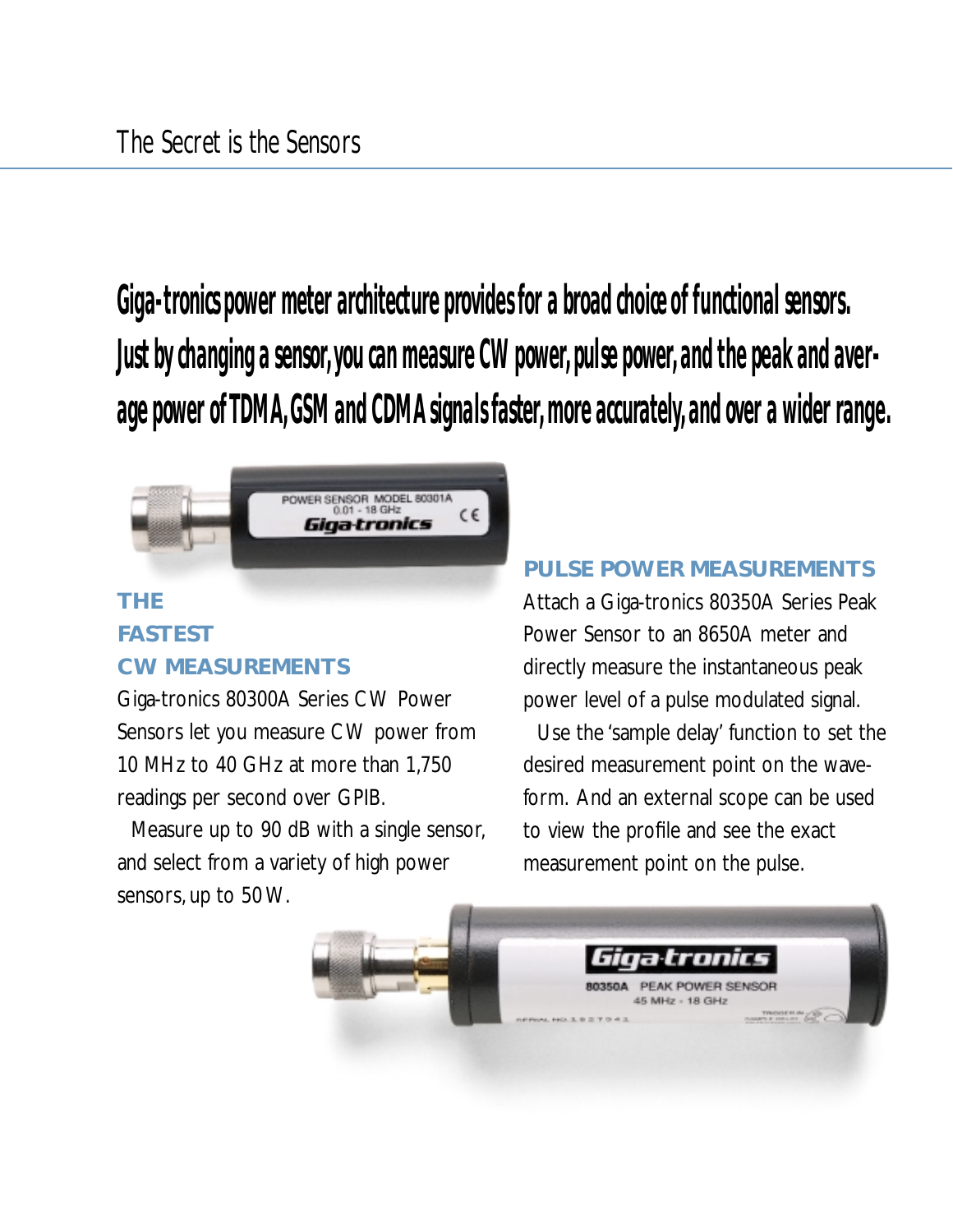|                                    |                    |                    | <b>Sensor Model</b>                |                                     |                                                      |
|------------------------------------|--------------------|--------------------|------------------------------------|-------------------------------------|------------------------------------------------------|
| Signal Type                        | 80301A             | 80350A             | 80401A                             | 80601A                              | 80701A                                               |
| <b>CW Power Level</b>              | $-70$ to $+20$ dBm | $-30$ to $+20$ dBm | $-67$ to $+20$ dBm                 | $-67$ to $+20$ dBm                  | $-64$ to $+20$ dBm                                   |
| Amplitude Modulation               | N/A                | N/A                | $f_m < 40$ kHz. $-60$ to $+20$ dBm | $f_m < 1.5$ MHz. $-60$ to $+20$ dBm | $f_m$ < 10 MHz, -60 to +20 dBm                       |
| Rate, Power Range                  |                    |                    | $f_m > 40$ kHz, $-60$ to $-20$ dBm | $f_m > 1.5$ MHz, $-60$ to $-20$ dBm |                                                      |
| Two-Tone                           | N/A                | N/A                | $<$ 40 kHz, $-60$ to $+20$ dBm     | $<$ 1.5 MHz, -60 to +20 dBm         | $\leq$ 10 MHz. -60 to +20 dBm                        |
| <b>Maximum Separation</b>          |                    |                    | $>$ 40 kHz. $-60$ to $-20$ dBm     | $> 1.5$ MHz, $-60$ to $-20$ dBm     | $>$ 10 MHz. $-60$ to $-20$ dBm                       |
| <b>Between Carriers</b>            |                    |                    |                                    |                                     |                                                      |
| <b>Pulse Modulation</b>            | N/A                | $>$ 350 ns         | $>200 \text{ }\mu\text{s}$         | $>$ 300 µs                          | $>100 \,\mathrm{\mu s}$                              |
|                                    |                    | Pulse Width        | Pulse Width                        | Pulse Width                         | Pulse Width                                          |
| <b>Burst with Modulation</b>       | N/A                | N/A                | $f_m \leq 40$ kHz, > 200 µs        | $f_m \leq 1.5$ MHz, > 300 µs        | $f_m \le 10 \text{ MHz}$ , > 100 µs                  |
| $\Gamma_{\rm m}$ = modulation rate |                    |                    | Pulse Width: $-40$ to $+20$ dBm    | Pulse Width: -40 to +20 dBm         | Pulse Width: $-30$ to $+20$ dBm                      |
|                                    |                    |                    | $f_m > 40$ kHz, $> 200$ µs         | $f_m > 1.5$ MHz, $> 300$ µs         | $f_m > 10 \text{ MHz}$ , $> 100 \text{ }\mu\text{s}$ |
|                                    |                    |                    | Pulse Width: -40 to -20 dBm        | Pulse Width: -40 to -20 dBm         | Pulse Width: -30 to -20 dBm                          |

## **MODULATED POWER MEASUREMENTS**

The Giga-tronics 80400A Series Modulated Power Sensors let you measure the average power of amplitude modulated, burst modulated and other complex modulated signals — such



as TDMA signals — at bandwidths up to 40 kHz.

The Giga-tronics 80600A Series Modulated Power Sensors provide bandwidth up to 1.5 MHz to measure the peak and average power of CDMA signals.



And the Giga-tronics 80701A Modulated Power Sensor operating with the 8650A power meter, provides system bandwidth up to 10 MHz to measure the peak and average power of wide band, third-generation CDMA signals over an 80 dB range.

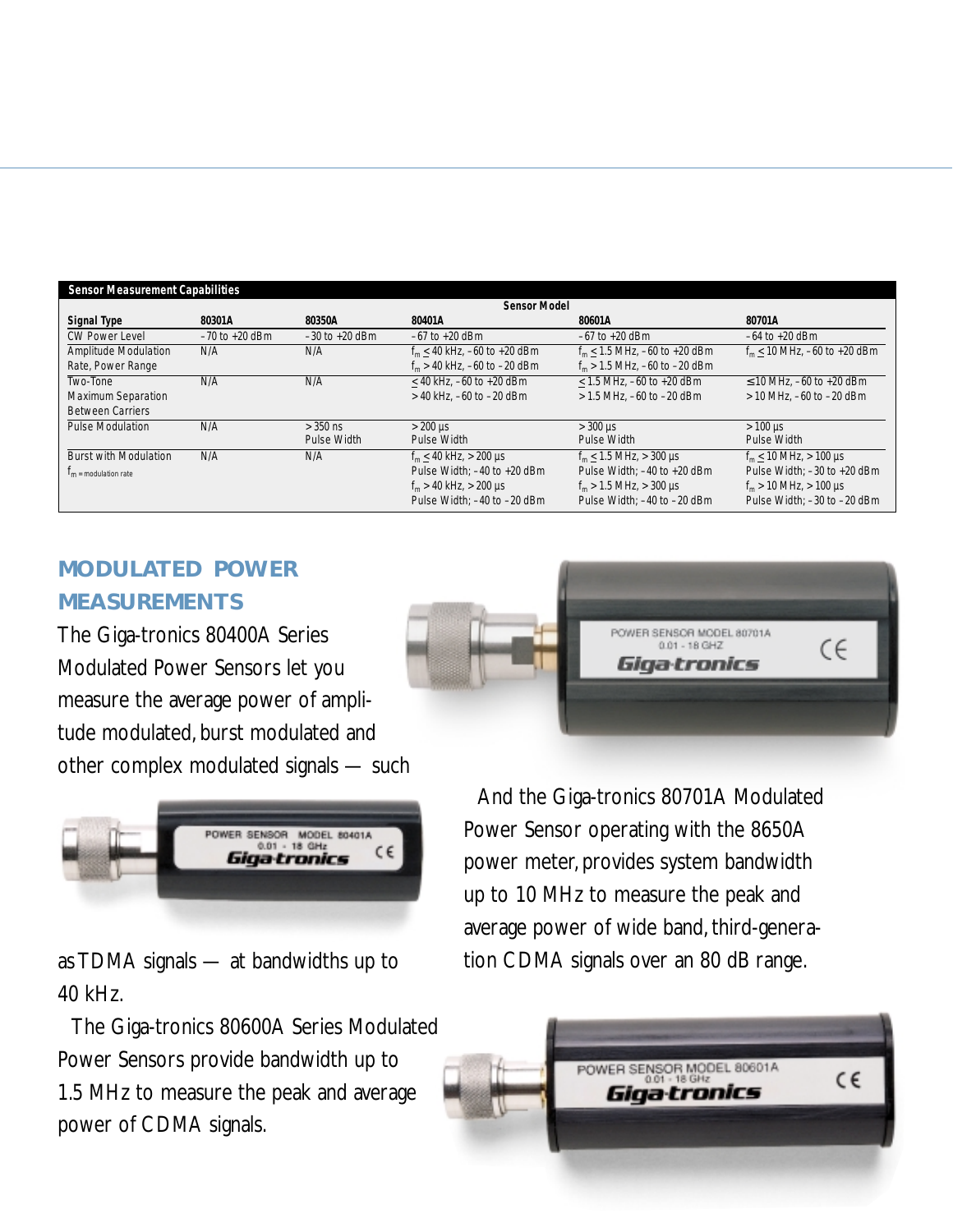### **SEE FOR YOURSELF**

The 8650A incorporates a 3.72" wide by 2.15" high Liquid Crystal Display (LCD) with 240 x 120 dot resolution, 0.38 mm dot pitch, and Cold Cathode Fluorescent Lamp (CCFL) back light for maximum detail and optimum viewing.

The large display lets you see more information. And the display works in tandem with the meter controls to let you view menu selections and see your input data as you enter it.

You can view calibration information, select a standard mode, setup and recall preconfigured, custom modes, and set measurement points and durations.

*An extensive list of help panels provide assistance in setting up special features and guidance in making the measurement.*



*Each sensor uses an EEPROM to store values of cal factor. Entering the measurement frequency*





**Sensor Freq Compensation** 

*The graphic display provides visual feedback as you set the measurement start time and duration of the time gate to measure the average power during a specific time period.*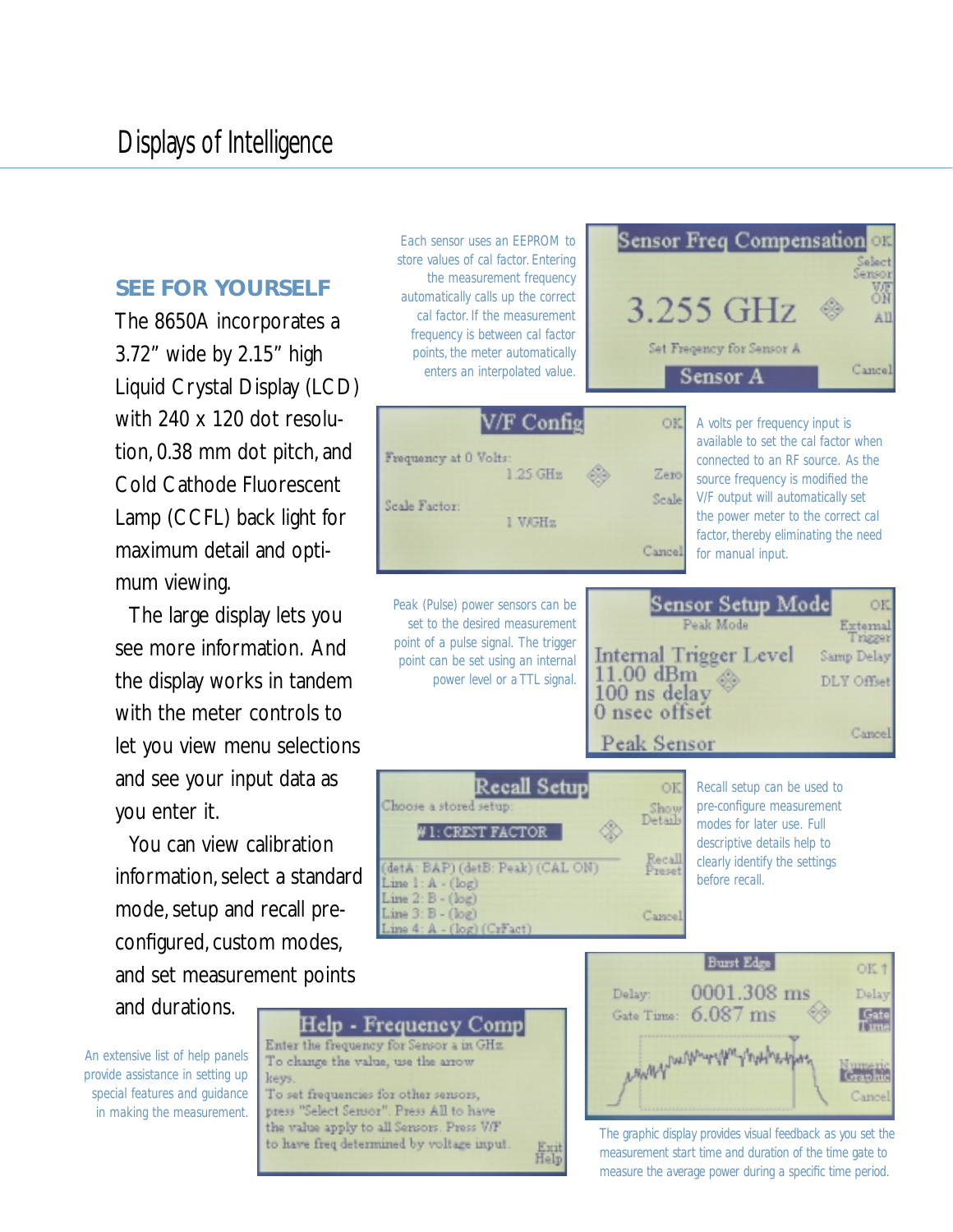

*View the mean power and standard deviation of the modulated signal over a time period of interest. Standard deviation offers an alternative descriptive analysis of the power variation when compared to the traditional crest factor.*

*The Cumulative Distribution Function (CDF) shows the percentage of time a signal is below a selected power level. The x axis displays the amount of power at the selected level, measured in dBm, and the y axis displays the percentage of time the power is at or below the power specified by the x axis. The Complementary Cumulative Distribution Function (CCDF) reorients the CDF curve in accordance with the equation CCDF = 1-CDF for more accustomed viewing of a descending slope. Moving a cursor along the slope of the curve displays the power level in dBm and the corresponding percentage of time the signal is above that level.*





*The histogram function allows you to view a power range distribution over a period of time. The x axis displays the minimum to maximum power levels measured during the interval time period, and the y axis displays the percent of time each power level is measured. A zoom feature lets you view smaller segments of the power range to better analyze the percentage of time*

*a specific power level has occurred. The strip chart function allows you to view the vary-*

*ing power levels of a signal over a period of time. The x axis displays time from the start of the measurement to a selectable period of 1 to 200 minutes, and the y axis displays the minimum to maximum power levels measured during the selected period. Moving a cursor along the x axis displays time and the corresponding power level.*



## **STATISTICAL ANALYSIS**

Excessive cost can prove as detrimental to the success of communications equipment as inadequate performance.

The 8650A provides a range of statistical power measurement analysis features that help you optimize your designs to prevent inadequate performance due to under design or excessive cost due to over design.

These features include crest factor, standard deviation, strip chart, CDF/CCDF, and histogram, and they let you view and thoroughly analyze the power signal over a selected period of time.

Combined, they make the 8650A the most advanced power meter available for communications systems design.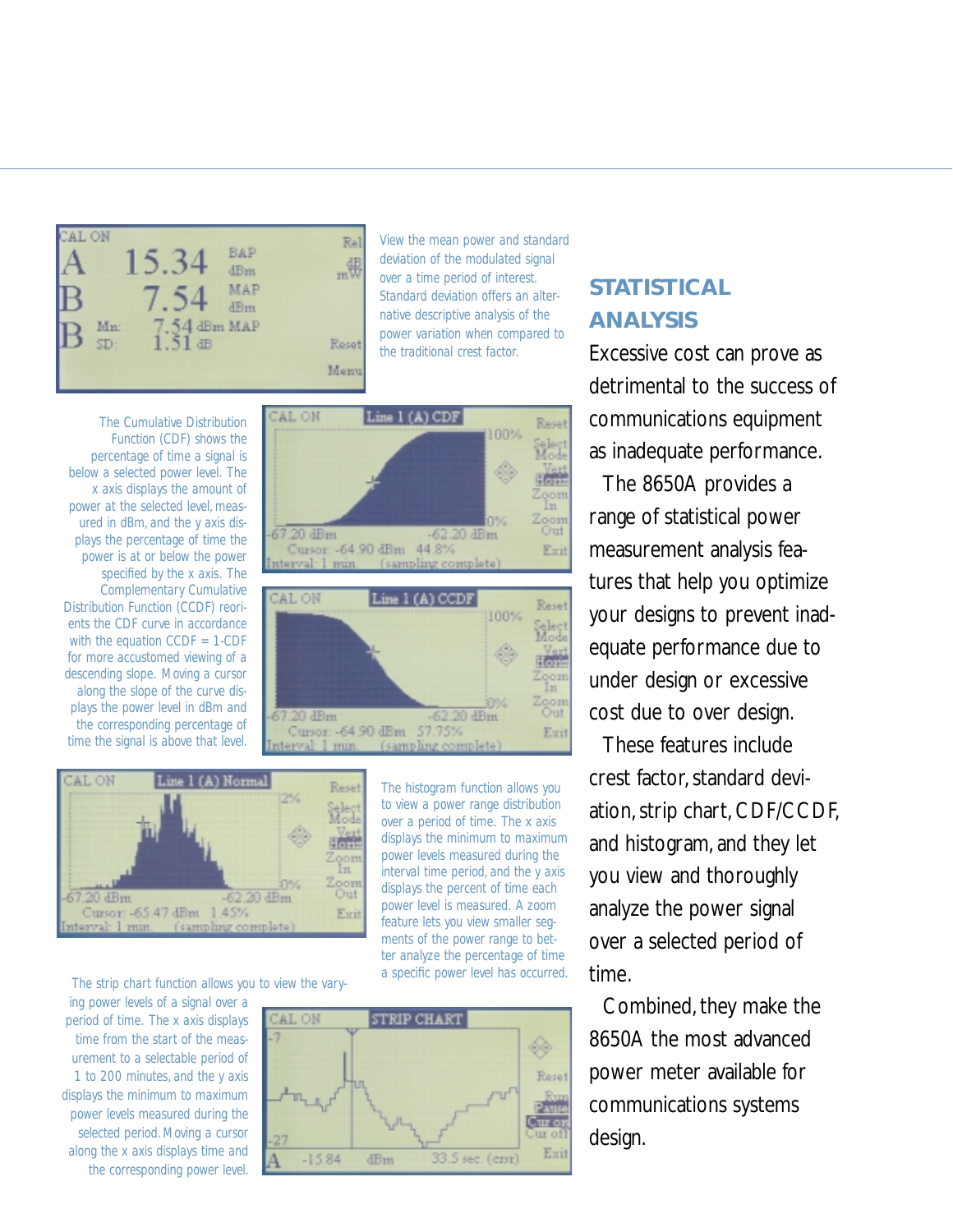|        | <b>Giga-tronics CW Power Sensor Selection Guide</b> |                         |                                                     |                          |                    |                     |                    |                      |
|--------|-----------------------------------------------------|-------------------------|-----------------------------------------------------|--------------------------|--------------------|---------------------|--------------------|----------------------|
|        | Frequency Range/<br><b>Power Range</b>              | <b>Maximum</b><br>Power | Power Linearity <sup>4</sup><br>(Frequency > 8 GHz) | <b>RF Connector</b>      | Length             | <b>Diameter</b>     | Weight             | <b>VSWR</b>          |
|        | 200 mW CW Power Sensors                             |                         |                                                     |                          |                    |                     |                    |                      |
| 80301A | 10 MHz to 18 GHz                                    | +23 dBm (200 mW)        | $-70$ to $-20$ dBm: $\pm 0.00$ dB                   | Type $N(m)$              | 114.5 mm           | $32$ mm             | $0.18$ kg          | 1.12: 0.01 - 2 GHz   |
|        | $-70$ to $+20$ dBm                                  |                         | $-20$ to +20 dBm: $\pm 0.05$ dB/10 dB               | $50\Omega$               | $(4.5$ in)         | $(1.25$ in)         | (0.4 lb)           | 1.22: 2 - 12.4 GHz   |
| 80302A | 10 MHz to 18 GHz                                    | +23 dBm (200 mW)        | $-70$ to $-20$ dBm: $\pm 0.00$ dB                   | APC-7                    | 114.5 mm           | 32 mm               | $0.18$ kg          | 1.29: 12.4 - 18 GHz  |
|        | $-70$ to $+20$ dBm                                  |                         | $-20$ to +20 dBm: $\pm 0.05$ dB/10 dB               | $50\Omega$               | (4.5 in)           | $(1.25$ in)         | $(0.4$ lb)         |                      |
| 80303A | 10 MHz to 26.5 GHz                                  | +23 dBm (200 mW)        | $-70$ to $-20$ dBm: $\pm 0.00$ dB                   | Type $K(m)$ <sup>1</sup> | 114.5 mm           | 32 mm               | $0.18$ kg          | 1.12: 0.01 - 2 GHz   |
|        | $-70$ to $+20$ dBm                                  |                         | $-20$ to +20 dBm: $\pm 0.1$ dB/10 dB                | $50\Omega$               | $(4.5$ in)         | $(1.25 \text{ in})$ | $(0.4$ lb)         | 1.22: 2 - 12.4 GHz   |
| 80304A | 10 MHz to 40 GHz                                    | +23 dBm (200 mW)        | $-70$ to $-20$ dBm: $\pm 0.00$ dB                   | Type $K(m)$ <sup>1</sup> | 114.5 mm           | $32 \, \text{mm}$   | $0.18$ kg          | 1.38: 12.4 - 18 GHz  |
|        | $-70$ to 0 dBm                                      |                         | $-20$ to 0 dBm: $\pm 0.2$ dB/10 dB                  | $50\Omega$               | $(4.5 \text{ in})$ | $(1.25 \text{ in})$ | (0.4 lb)           | 1.43: 18 - 26.5 GHz  |
|        |                                                     |                         |                                                     |                          |                    |                     |                    | 1.92: 26.5 - 40 GHz  |
|        | <b>Low VSWR CW Power Sensors</b>                    |                         |                                                     |                          |                    |                     |                    |                      |
| 80310A | 10 MHz to 18 GHz                                    | +29 dBm (800 mW)        | $-64$ to $-14$ dBm: $\pm 0.00$ dB                   | Type $K(m)$ <sup>1</sup> | 127 mm             | $32$ mm             | $0.23$ kg          | 1.13: 0.01 - 2 GHz   |
|        | $-64$ to $+26$ dBm                                  |                         | $-14$ to +26 dBm: $\pm 0.05$ dB/10 dB               | $50\Omega$               | (5.0 in)           | $(1.25 \text{ in})$ | $(0.5 \text{ lb})$ | 1.16: 2 - 12 GHz     |
| 80313A | 10 MHz to 26.5 GHz                                  | +29 dBm (800 mW)        | $-64$ to $-14$ dBm: $\pm 0.00$ dB                   |                          |                    |                     |                    | 1.23: 12 - 18 GHz    |
|        | $-64$ to $+26$ dBm                                  |                         | $-14$ to +26 dBm: $\pm 0.1$ dB/10 dB                |                          |                    |                     |                    | 1.29: 18 - 26.5 GHz  |
| 80314A | 10 MHz to 40 GHz                                    | +29 dBm (800 mW)        | $-64$ to $-14$ dBm: $\pm 0.00$ dB                   |                          |                    |                     |                    | 1.50: 26.5 - 40 GHz  |
|        | $-64$ to $+6$ dBm                                   |                         | $-14$ to +6dBm: $\pm 0.2$ dB/10 dB                  |                          |                    |                     |                    |                      |
|        | <b>1 W CW Power Sensors</b>                         |                         |                                                     |                          |                    |                     |                    |                      |
| 80320A | 10 MHz to 18 GHz                                    | +30 dBm (1 W)           | $-60$ to $-10$ dBm: $\pm 0.00$ dB                   | Type $K(m)$ <sup>1</sup> | 127 mm             | 32 mm               | $0.23$ kg          | $1.11: 0.01 - 2$ GHz |
|        | $-60$ to $+30$ dBm                                  |                         | $-10$ to +30 dBm: $\pm 0.05$ dB/10 dB               | $50\Omega$               | (5.0 in)           | $(1.25 \text{ in})$ | $(0.5 \text{ lb})$ | 1.12: 2 - 12 GHz     |
| 80323A | 10 MHz to 26.5 GHz                                  | +30 dBm (1 W)           | $-60$ to $-10$ dBm: $\pm 0.00$ dB                   |                          |                    |                     |                    | 1.18: 12 - 18 GHz    |
|        | $-60$ to $+30$ dBm                                  |                         | $-10$ to +30 dBm: $\pm 0.1$ dB/10 dB                |                          |                    |                     |                    | 1.22: 18 - 26.5 GHz  |
| 80324A | 10 MHz to 40 GHz                                    | +30 dBm (1 W)           | $-60$ to $-10$ dBm: $\pm 0.00$ dB                   |                          |                    |                     |                    | 1.36: 26.5 - 40 GHz  |
|        | $-60$ to $+10$ dBm                                  |                         | $-10$ to +10 dBm: $\pm 0.2$ dB/10 dB                |                          |                    |                     |                    |                      |
|        | 5 W CW Power Sensor <sup>2</sup>                    |                         |                                                     |                          |                    |                     |                    |                      |
| 80321A | 10 MHz to 18 GHz                                    | +37 dBm (5 W)           | $-50$ to 0 dBm: $\pm 0.00$ dB                       | Type $N(m)$              | 150 mm             | 32 mm               | $0.23$ kg          | 1.20: 0.01 - 6 GHz   |
|        | $-50$ to $+37$ dBm                                  |                         | 0 to +37 dBm: ±0.05 dB/10 dB                        | $50\Omega$               | (5.9 in)           | $(1.25 \text{ in})$ | $(0.5 \text{ lb})$ | 1.25: 6 - 12.4 GHz   |
|        | 25 W CW Power Sensor <sup>3</sup>                   |                         |                                                     |                          |                    |                     |                    | 1.35: 12.4 - 18 GHz  |
| 80322A | 10 MHz to 18 GHz                                    | +44 dBm (25 W)          | $-40$ to $+10$ dBm: $+0.00$ dB                      |                          | 230 mm             | 104 mm              | $0.3$ kg           | 1.20: 0.01 - 6 GHz   |
|        |                                                     |                         | +10 to +44 dBm: $\pm$ 0.05 dB/10 dB                 | Type N(m)<br>$50\Omega$  | (9.0 in)           |                     |                    | 1.30: 6 - 12.4 GHz   |
|        | $-40$ to $+44$ dBm                                  |                         |                                                     |                          |                    | (4.1 in)            | (0.6 1b)           | 1.40: 12.4 - 18 GHz  |
|        | 50 W CW Power Sensor <sup>3</sup>                   |                         |                                                     |                          |                    |                     |                    |                      |
| 80325A | 10 MHz to 18 GHz                                    | +47 dBm (50 W)          | $-40$ to +10 dBm: $\pm 0.00$ dB                     | Type $N(m)$              | 230 mm             | 104 mm              | $0.3$ kg           | 1.25: 0.01 - 6 GHz   |
|        | $-40$ to $+47$ dBm                                  |                         | +10 to +47 dBm: ±0.05 dB/10 dB                      | $50\Omega$               | (9.0 in)           | (4.1 in)            | $(0.6 \text{ lb})$ | 1.35: 6 - 12.4 GHz   |
|        |                                                     |                         |                                                     |                          |                    |                     |                    |                      |
|        |                                                     |                         |                                                     |                          |                    |                     |                    | 1.45: 12.4 - 18 GHz  |

|        | <b>Giga-tronics Peak Power Sensor Selection Guide</b>     |                         |                                                     |                           |                     |                     |                                |                     |
|--------|-----------------------------------------------------------|-------------------------|-----------------------------------------------------|---------------------------|---------------------|---------------------|--------------------------------|---------------------|
|        | Frequency Range/<br><b>Power Range</b>                    | <b>Maximum</b><br>Power | Power Linearity <sup>4</sup><br>(Frequency > 8 GHz) | <b>RF Connector</b>       | Length              | Diameter            | Weight                         | <b>VSWR</b>         |
|        | 200 mW Peak Power Sensors                                 |                         |                                                     |                           |                     |                     |                                |                     |
| 80350A | 45 MHz to 18 GHz                                          | $+23$ dBm (200 mW)      | $-30$ to $-20$ dBm: $\pm 0.00$ dB                   | Type $N(m)$               | 165 mm              | $37 \text{ mm}$     | $0.3$ kg                       | 1.12: 0.045 - 2 GHz |
|        | $-20$ to $+20$ dBm, Peak                                  | CW or Peak              | $-20$ to +20 dBm: $\pm 0.05$ dB/10 dB               | $50\Omega$                | $(6.5 \text{ in})$  | $(1.25 \text{ in})$ | $(0.7 \text{ lb})$             | 1.22: 2 - 12.4 GHz  |
|        | $-30$ to $+20$ dBm, CW                                    |                         |                                                     |                           |                     |                     |                                | 1.37: 12.4 - 18 GHz |
| 80353A | 45 MHz to 26.5 GHz                                        | $+23$ dBm (200 mW)      | $-30$ to $-20$ dBm: $+0.00$ dB                      | Type $K(m)$ <sup>1</sup>  | $165$ mm            | $37 \text{ mm}$     | $0.3$ kg                       | 1.50: 18 - 26.5 GHz |
|        | $-20$ to $+20$ dBm, Peak<br>$-30$ to $+20$ dBm. CW        | CW or Peak              | $-20$ to $+20$ dBm: $\pm 0.1$ dB/10 dB              | $50\Omega$                | $(6.5 \text{ in})$  | $(1.25 \text{ in})$ | $(0.7 \text{ lb})$             | 1.92: 26.5 - 40 GHz |
| 80354A | 45 MHz to 40 GHz                                          | $+23$ dBm (200 mW)      | $-30$ to $-20$ dBm: $\pm 0.00$ dB                   | Type $K(m)$ <sup>1</sup>  | $165$ mm            | $37 \text{ mm}$     | $0.3$ kg                       |                     |
|        | $-20$ to $+0.0$ dBm, Peak                                 | CW or Peak              | $-20$ to 0.0 dBm: $\pm$ 0.2 dB/10 dB                | $50\Omega$                | $(6.5 \text{ in})$  | $(1.25 \text{ in})$ | $(0.7 \text{ lb})$             |                     |
|        | $-30$ to $+0.0$ dBm, CW                                   |                         |                                                     |                           |                     |                     |                                |                     |
|        | 5 W Peak Power Sensor 5.7                                 |                         |                                                     |                           |                     |                     |                                |                     |
| 80351A | 45 MHz to 18 GHz                                          | CW: +37 dBm             | $-10$ to +0 dBm: $\pm 0.00$ dB                      | Type $N(m)$               | 200 mm              | $37 \text{ mm}$     | $0.3$ kg                       | 1.15: 0.045 - 4 GHz |
|        | 0 to +40 dBm, Peak                                        | (5 W Average)           | 0.0 to +40 dBm: $\pm$ 0.05 dB/10 dB                 | $50\Omega$                | $(7.9 \text{ in})$  | $(1.25 \text{ in})$ | $(0.7 \text{ lb})$             | 1.25: 4 - 12.4 GHz  |
|        | $-10$ to $+37$ dBm, CW                                    | Peak: +43 dBm           |                                                     |                           |                     |                     |                                | 1.35: 12.4 - 18 GHz |
|        | 25 W Peak Power Sensor <sup>6,7</sup>                     |                         |                                                     |                           |                     |                     |                                |                     |
| 80352A | 45 MHz to 18 GHz                                          | CW: +44 dBm             | $0.0$ to $+10$ dBm: $+0.00$ dB                      | Type $N(m)$               | 280 mm              | 104 mm              | $0.3$ kg                       | 1.20: 0.045 - 6 GHz |
|        | $+10$ to $+50$ dBm, Peak                                  | (25 W Average)          | $+10$ to $+50$ dBm: $+0.05$ dB/10 dB                | $50\Omega$                | $(11.0 \text{ in})$ | (4.1 in)            | $(0.7 \text{ lb})$             | 1.30: 6 - 12.4 GHz  |
|        | 0.0 to $+44$ dBm, CW                                      | Peak: +53 dBm           |                                                     |                           |                     |                     |                                | 1.40: 12.4 - 18 GHz |
| 80355A | 50 W Peak Power Sensor <sup>6,7</sup><br>45 MHz to 18 GHz | CW: +47 dBm             | 0.0 to +10 dBm: $\pm$ 0.00 dB                       |                           | 280 mm              | 104 mm              |                                | 1.25: 0.045 - 6 GHz |
|        | $+10$ to $+50$ dBm, Peak                                  | (50 W Average)          | +10 to +50 dBm: $\pm$ 0.05 dB/10 dB                 | Type $N(m)$<br>$50\Omega$ | $(11.0 \text{ in})$ | (4.1 in)            | $0.3$ kg<br>$(0.7 \text{ lb})$ | 1.35: 6 - 12.4 GHz  |
|        | $0.0$ to $+47$ dBm. CW                                    | Peak: +53 dBm           |                                                     |                           |                     |                     |                                | 1.45: 12.4 - 18 GHz |
|        |                                                           |                         |                                                     |                           |                     |                     |                                |                     |

|       | <b>Giga-tronics Bridge Selection Guide</b>                                               |                         |                                                                                     |                           |                           |                    |            |                                                      |
|-------|------------------------------------------------------------------------------------------|-------------------------|-------------------------------------------------------------------------------------|---------------------------|---------------------------|--------------------|------------|------------------------------------------------------|
|       | <b>Frequency Range/</b><br><b>Power Range</b><br><b>Precision CW Return Loss Bridges</b> | <b>Maximum</b><br>Power | Power Linearity <sup>4</sup><br>(Frequency > 8 GHz)                                 | Input                     | <b>Test Port</b>          | <b>Directivity</b> | Weight     | <b>VSWR</b>                                          |
| 80501 | 10 MHz to 18 GHz<br>$-35$ to $+20$ dBm                                                   | $+27$ dBm (0.5 W)       | $-35$ to $+10$ dBm: $+0.1$ dB<br>$+10$ to $+20$ dBm: $+0.1$ dB<br>$+0.005$ dB/dB    | Type $N(f)$<br>$50\Omega$ | Type $N(f)$<br>$50\Omega$ | 38 dB              | $0.340$ ka | $<$ 1.17: 0.01 - 8 GHz<br>$< 1.27: 8 - 18$ GHz       |
| 80502 | 10 MHz to 18 GHz<br>$-35$ to $+20$ dBm                                                   | $+27$ dBm (0.5 W)       | $-35$ to $+10$ dBm: $+0.1$ dB<br>$+10$ to $+20$ dBm: $+0.1$ dB<br>$+0.005$ dB/dB    | Type $N(f)$<br>$50\Omega$ | $APC-7(f)$<br>$50\Omega$  | 40 dB              | $0.340$ ka | $<$ 1.13: 0.01 - 8 GHz<br>$< 1.22: 8 - 18$ GHz       |
| 80503 | 10 MHz to 26.5 GHz<br>$-35$ to $+20$ dBm                                                 | $+27$ dBm (0.5 W)       | $-35$ to $+10$ dBm: $+0.1$ dB<br>$+10$ to $+20$ dBm: $+0.1$ dB<br>$\pm 0.005$ dB/dB | SMA(f)<br>$50\Omega$      | SMA(f)<br>$50\Omega$      | 35 dB              | $0.340$ ka | $<$ 1.22: 0.01 - 18 GHz<br>$<$ 1.27: 18 - 26.5 GHz   |
| 80504 | 10 MHz to 40 GHz<br>$-35$ to $+20$ dBm                                                   | $+27$ dBm (0.5 W)       | $-35$ to +10 dBm: $\pm 0.1$ dB<br>$+10$ to $+20$ dBm: $+0.1$ dB<br>$+0.005$ dB/dB   | Type K(f)<br>$50\Omega$   | Type K(f)<br>$50\Omega$   | 30 dB              | 0.198 kg   | $<$ 1.35: 0.01 - 26.5 GHz<br>$<$ 1.44: 26.5 - 40 GHz |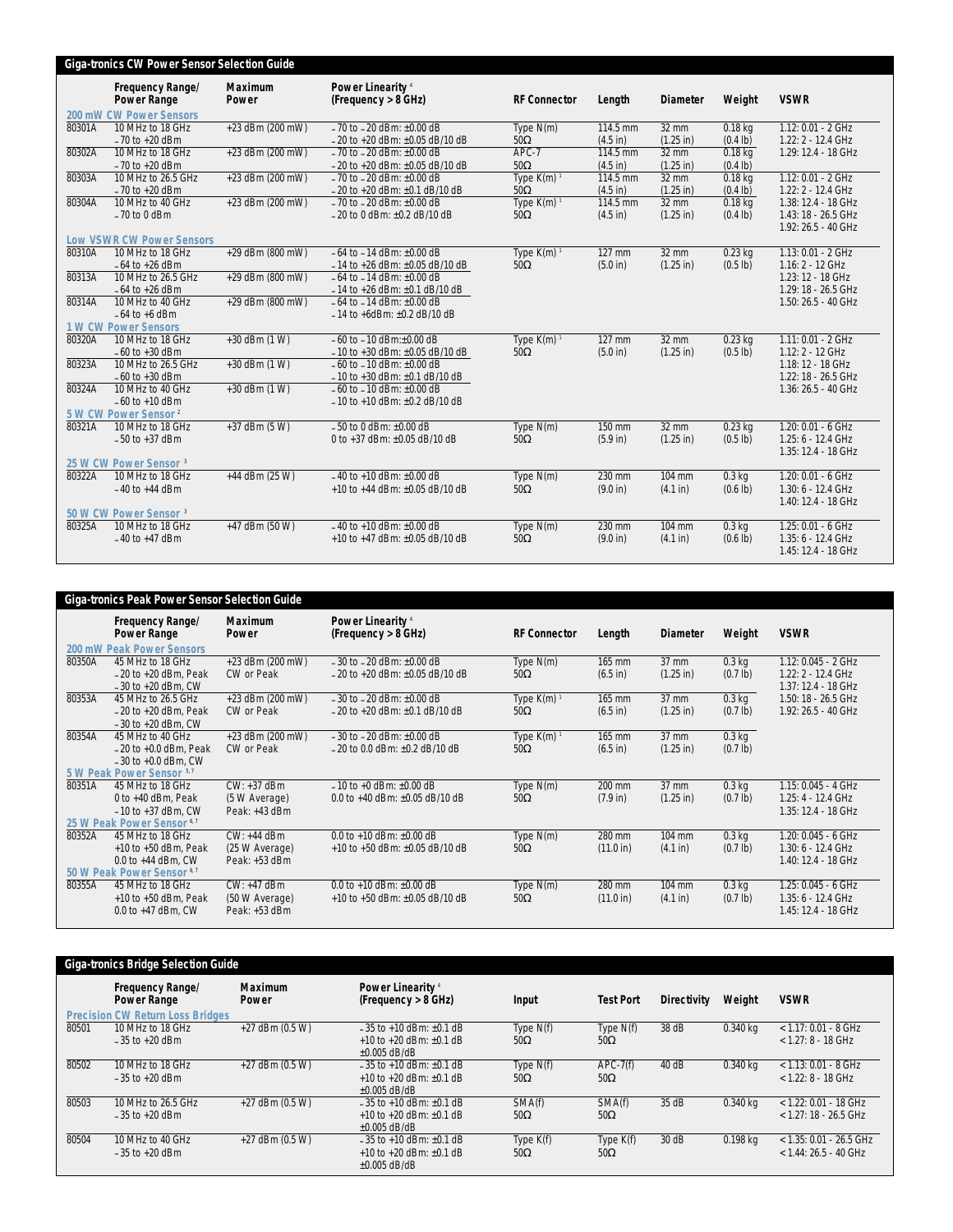#### **Giga-tronics Modulation Power Sensor Selection Guide (f. < 40 kHz)**

|        | Frequency Range/<br><b>Power Range</b>    | <b>Maximum</b><br>Power | Power Linearity <sup>4</sup><br>(Frequency > 8 GHz) | <b>RF Connector</b>                  | Length             | <b>Diameter</b>     | Weight             | <b>VSWR</b>                   |
|--------|-------------------------------------------|-------------------------|-----------------------------------------------------|--------------------------------------|--------------------|---------------------|--------------------|-------------------------------|
|        | 200 mW Modulation Power Sensors           |                         |                                                     |                                      |                    |                     |                    |                               |
| 80401A | 10 MHz to 18 GHz                          | +23 dBm (200 mW)        | $-67$ to $-20$ dBm: $+0.00$ dB                      | Type $N(m)$                          | 114.5 mm           | $32 \text{ mm}$     | $0.18$ kg          | 1.12: 0.01 - 2 GHz            |
|        | $-67$ to $+20$ dBm                        |                         | $-20$ to +20 dBm: $\pm 0.05$ dB/10 dB               | $50\Omega$                           | $(4.5 \text{ in})$ | $(1.25 \text{ in})$ | $(0.4 \text{ lb})$ | $1.22: 2 - 12.4$ GHz          |
| 80402A | 10 MHz to 18 GHz                          | +23 dBm (200 mW)        | $-67$ to $-20$ dBm: $\pm 0.00$ dB                   | APC-7                                |                    |                     |                    | 1.29: 12.4 - 18 GHz           |
|        | $-67$ to $+20$ dBm                        |                         | $-20$ to $+20$ dBm: $+0.05$ dB/10 dB                | $50\Omega$                           |                    |                     |                    |                               |
|        | <b>Low VSWR Modulation Power Sensor</b>   |                         |                                                     |                                      |                    |                     |                    |                               |
| 80410A | 10 MHz to 18 GHz                          | +29 dBm (800 mW)        | $-64$ to $-14$ dBm: $+0.00$ dB                      | Type $K^{1}(m)$                      | 127 mm             | $32 \, \text{mm}$   | $0.23$ kg          | 1.13: 0.01 - 2 GHz            |
|        | $-64$ to $+26$ dBm                        |                         | $-14$ to $+26$ dBm: $+0.05$ dB/10 dB                | $50\Omega$                           | (5.0 in)           | $(1.25$ in)         | $(0.5 \text{ lb})$ | 1.16: 2 - 12 GHz              |
|        |                                           |                         |                                                     |                                      |                    |                     |                    | $1.23: 12 - 18$ GHz           |
|        | <b>1 W Modulation Power Sensor</b>        |                         |                                                     |                                      |                    |                     |                    |                               |
| 80420A | 10 MHz to 18 GHz                          | $+30$ dBm $(1 W)$       | $-57$ to $-10$ dBm: $+0.00$ dB                      | Type $\overline{K}$ <sup>1</sup> (m) | 127 mm             | $32 \text{ mm}$     | $0.23$ kg          | 1.11: 0.01 - 2 GHz            |
|        | $-57$ to $+30$ dBm                        |                         | $-10$ to $+30$ dBm: $+0.05$ dB/10 dB                | $50\Omega$                           | (5.0 in)           | $(1.25 \text{ in})$ | $(0.5 \text{ lb})$ | 1.12: 2 - 12 GHz              |
|        |                                           |                         |                                                     |                                      |                    |                     |                    | $1.18:12 - 18$ GHz            |
|        | 5 W Modulation Power Sensor <sup>2</sup>  |                         |                                                     |                                      |                    |                     |                    |                               |
| 80421A | 10 MHz to 18 GHz                          | $+37$ dBm (5 W)         | $-47$ to 0 dBm: $+0.00$ dB                          | Type $N(m)$                          | 150 mm             | $32 \text{ mm}$     | $0.23$ kg          | 1.20: 0.01 - 6 GHz            |
|        | $-47$ to $+37$ dBm                        |                         | 0 to +37 dBm: $\pm$ 0.05 dB/10 dB                   | $50\Omega$                           | (5.9 in)           | $(1.25$ in)         | $(0.5 \text{ lb})$ | 1.25: 6 - 12.4 GHz            |
|        |                                           |                         |                                                     |                                      |                    |                     |                    | 1.35: 12.4 - 18 GHz           |
|        | 25 W Modulation Power Sensor <sup>3</sup> |                         |                                                     |                                      |                    |                     |                    |                               |
| 80422A | 10 MHz to 18 GHz                          | $+44$ dBm (25 W)        | $-37$ to $+10$ dBm: $+0.00$ dB                      | Type $N(m)$                          | 230 mm             | 104 mm              | 0.3 <sub>kq</sub>  | 1.20: 0.01 - 6 GHz            |
|        | $-37$ to $+44$ dBm                        |                         | $+10$ to $+44$ dBm: $+0.05$ dB/10 dB                | $50\Omega$                           | (9.0 in)           | $4.1$ in)           | $(0.6 \text{ lb})$ | 1.30: 6 - 12.4 GHz            |
|        |                                           |                         |                                                     |                                      |                    |                     |                    | 1.40: 12.4 - 18 GHz           |
|        | 50 W Modulation Power Sensor <sup>3</sup> |                         |                                                     |                                      |                    |                     |                    |                               |
| 80425A | 10 MHz to 18 GHz                          | $+47$ dBm (50 W)        | $-34$ to $+10$ dBm: $+0.00$ dB                      | Type $N(m)$                          | 230 mm             | $104 \text{ mm}$    | $0.3$ kg           | 1.25: 0.01 - 6 GHz            |
|        | $-34$ to $+47$ dBm                        |                         | $+10$ to $+47$ dBm: $+0.05$ dB/10 dB                | $50\Omega$                           | (9.0 in)           | (4.1 in)            | $(0.6 \text{ lb})$ | 1.35: 6 - 12.4 GHz            |
|        |                                           |                         |                                                     |                                      |                    |                     |                    | $1.45: 12.4 - 18 \text{ GHz}$ |

|        | Giga-tronics Modulation Power Sensor Selection Guide $(f_m < 1.5 \text{ MHz})$ |                         |                                                            |                     |             |                     |                   |                              |
|--------|--------------------------------------------------------------------------------|-------------------------|------------------------------------------------------------|---------------------|-------------|---------------------|-------------------|------------------------------|
|        | Frequency Range/<br><b>Power Range</b>                                         | <b>Maximum</b><br>Power | <b>Power Linearity</b> <sup>4</sup><br>(Frequency > 8 GHz) | <b>RF Connector</b> | Lenath      | <b>Diameter</b>     | Weight            | <b>VSWR</b>                  |
|        | 200 mW Modulation Power Sensors                                                |                         |                                                            |                     |             |                     |                   |                              |
| 80601A | 10 MHz to 18 GHz                                                               | $+23$ dBm (200 mW)      | $-67$ to $-20$ dBm: $\pm 0.00$ dB                          | Type $N(m)$         | 137 mm      | 41 mm               | $0.23$ kg         | $1.12: 0.01 - 2 \text{ GHz}$ |
|        | $-67$ to $+20$ dBm. CW                                                         |                         | $-20$ to +20 dBm: $\pm 0.05$ dB/10 dB                      | $50\Omega$          | $(5.39)$ in | $(1.62 \text{ in})$ | $(0.5 \, lb)$     | 1.22: 2 - 12.4 GHz           |
|        |                                                                                |                         |                                                            |                     |             |                     |                   | 1.29: 12.4 - 18 GHz          |
|        | 5 W Modulation Power Sensor <sup>5,7</sup>                                     |                         |                                                            |                     |             |                     |                   |                              |
| 80621A | 10 MHz to 18 GHz                                                               | $+37$ dBm (5 W)         | $-47$ to 0 dBm: $+0.00$ dB                                 | Type $N(m)$         | 175 mm      | $41 \text{ mm}$     | 0.28 <sub>k</sub> | 1.20: 0.01 - 6 GHz           |
|        | $-47$ to $+37$ dBm                                                             |                         | 0 to +37 dBm: $\pm$ 0.05 dB/10 dB                          | $50\Omega$          | $(6.90)$ in | $(1.62 \text{ in})$ | (0.6 1b)          | 1.25: 6 - 12.4 GHz           |
|        |                                                                                |                         |                                                            |                     |             |                     |                   | 1.35: 12.4 - 18 GHz          |

### **Frequency Range/ Maximum** Power Linearity **4 RF Connector** Length Diameter Weight VSWR **200 mW Modulation Power Sensor** 80701A (Requires Option 12) **Frequency >8 GHz** 50 MHz to 18 GHz +23 dBm (200 mW) –60 to –20 dBm: ±0.00 dB Type N(m) 120 mm 27 mm 0.10 kg 1.12: 0.01 - 2 GHz –64 to +20 dBm, CW –20 to +20 dBm: ±0.05 dB/10 dB 50Ω (4.72 in) (1.06 in) (0.2 lb) 1.22: 2 - 12.4 GHz 250 MHz to 18 GHz 129: 12.4 - 18 GHz **Frequency <500 MHz** 1.29: 12.4 - 18 GHz 1.29: 12.4 - 18 GHz 1.29: 12.4 - 18 GHz 1.29: 12.4 - 18 GHz 1.29: 12.4 - 18 GHz 1.29: 12.4 - 18 GHz 1.29: 12.4 - 18 GHz 1.29: 12.4 - 18 GHz 1.2  $-20$  to  $+20$  dBm:  $\pm 0.05$  dB/10 dB Giga-tronics Modulation Power Sensor Selection Guide ( $f_m \le 10$  MHz)

| Giga-tronics True RMS Sensors Selection Guide $(f_{\infty} > 1.5 \text{ MHz})$ |                                        |                         |                                                     |                          |                  |                 |                    |                     |
|--------------------------------------------------------------------------------|----------------------------------------|-------------------------|-----------------------------------------------------|--------------------------|------------------|-----------------|--------------------|---------------------|
|                                                                                | Frequency Range/<br><b>Power Range</b> | <b>Maximum</b><br>Power | Power Linearity <sup>4</sup><br>(Frequency > 8 GHz) | <b>RF Connector</b>      | Lenath           | <b>Diameter</b> | Weight             | <b>VSWR</b>         |
|                                                                                | True RMS Sensors (-30 dBm to +20 dBm)  |                         |                                                     |                          |                  |                 |                    |                     |
| 80330A                                                                         | 10 MHz to 18 GHz                       | $+33$ dBm (2 W)         | $-30$ to +20 dBm: $\pm 0.00$ dB                     | Type $K(m)$ <sup>1</sup> | $152 \text{ mm}$ | $32 \text{ mm}$ | $0.27$ kg          | 1.12: 0.01 - 12 GHz |
| 80333A                                                                         | 10 MHz to 26.5 GHz                     |                         |                                                     | $50\Omega$               | (6.0 in)         | $(1.25$ in)     | $(0.6 \text{ lb})$ | 1.15: 12 - 18 GHz   |
| 80334A                                                                         | 10 MHz to 40 GHz                       |                         |                                                     |                          |                  |                 |                    | 1.18: 18 - 26.5 GHz |
|                                                                                |                                        |                         |                                                     |                          |                  |                 |                    | 1.29: 26.5 - 40 GHz |

### **Sensor Calibration Factor Uncertainties**

| Frequency (GHz) |                |        |        |        |        | Root Sum of Squares (RSS) Uncertainties (%) 8 |        |         |
|-----------------|----------------|--------|--------|--------|--------|-----------------------------------------------|--------|---------|
|                 |                | 80301A |        |        |        | 80321A <sup>9</sup>                           |        |         |
|                 |                | 80302A |        |        |        | 80322A <sup>9</sup>                           |        |         |
|                 |                | 80350A |        |        |        | 80325A <sup>9</sup>                           |        |         |
|                 |                | 80401A | 80303A | 80310A | 80320A | 80421A <sup>9</sup>                           |        |         |
|                 |                | 80402A | 80304A | 80313A | 80323A | 80422A°                                       | 80330A | 80351A  |
|                 |                | 80601A | 80353A | 80314A | 80324A | 80425A°                                       | 80333A | 80352A° |
| Lower           | <b>Upper</b>   | 80701A | 80354A | 80410A | 80420A | 80621A <sup>9</sup>                           | 80334A | 80355A  |
| Min             |                | 1.04   | 1.64   | 1.58   | 1.58   | 4.54                                          | 1.58   | 4.92    |
|                 | $\overline{2}$ | 1.20   | 1.73   | 1.73   | 1.73   | 4.67                                          | 1.73   | 5.04    |
| $\overline{c}$  | 4              | 1.33   | 1.93   | 1.91   | 1.91   | 4.89                                          | 1.90   | 7.09    |
| $\overline{4}$  | 6              | 1.41   | 2.03   | 2.02   | 2.01   | 5.01                                          | 2.01   | 7.17    |
| $\overline{6}$  | 8              | 1.52   | 2.08   | 2.07   | 2.06   | 5.12                                          | 2.06   | 7.25    |
| 8               | 12.4           | 1.92   | 2.55   | 2.54   | 2.53   | 5.56                                          | 2.53   | 7.56    |
| 12.4            | 18             | 2.11   | 2.83   | 2.80   | 2.79   | 5.89                                          | 2.78   | 12.37   |
| 18              | 26.5           |        | 3.63   | 3.68   | 3.62   |                                               | 3.59   |         |
| 26.5            | 40             |        | 6.05   | 5.54   | 5.39   |                                               | 5.30   |         |

<sup>1</sup>The K connector is electrically and mechanically compatible with the APC-3.5 and SMA connectors. Note: Use a Type N(m) to SMA(f) adapter (part to. 29835) for calibration of power seconditions (with Type K(m) connectors.